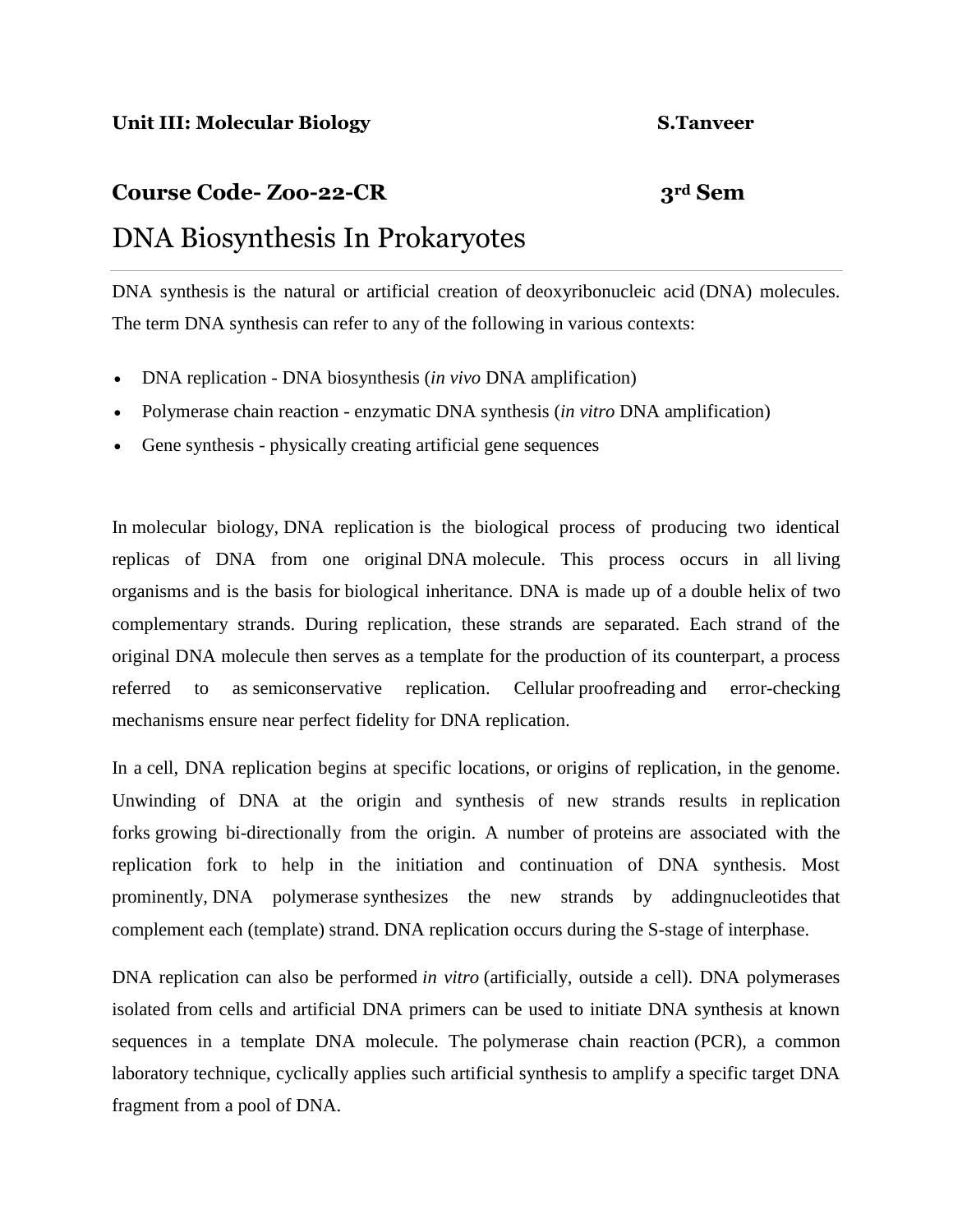# **DNA STRUCTURE**

DNA usually exists as a double-stranded structure, with both strands coiled together to form the characteristic [double-helix.](https://en.wikipedia.org/wiki/Double-helix) Each single strand of DNA is a chain of four types o[fnucleotides.](https://en.wikipedia.org/wiki/Nucleotide) Nucleotides in DNA contain a [deoxyribose](https://en.wikipedia.org/wiki/Deoxyribose) sugar, a [phosphate,](https://en.wikipedia.org/wiki/Phosphate) and a [nucleobase.](https://en.wikipedia.org/wiki/Nucleobase) The four types of [nucleotide](https://en.wikipedia.org/wiki/Nucleotide) correspond to the four [nucleobases](https://en.wikipedia.org/wiki/Nucleobase) [adenine](https://en.wikipedia.org/wiki/Adenine)[,cytosine,](https://en.wikipedia.org/wiki/Cytosine) [guanine,](https://en.wikipedia.org/wiki/Guanine) and [thymine,](https://en.wikipedia.org/wiki/Thymine) commonly abbreviated as A,C, G and T. Adenine and guanine are [purine](https://en.wikipedia.org/wiki/Purine) bases, while cytosine and thymine are [pyrimidines.](https://en.wikipedia.org/wiki/Pyrimidine) These nucleotides form [phosphodiester bonds,](https://en.wikipedia.org/wiki/Phosphodiester_bonds) creating the phosphate-deoxyribose backbone of the DNA double helix with the nuclei bases pointing inward (i.e., toward the opposing strand). Nucleotides (bases) are matched between strands through [hydrogen bonds](https://en.wikipedia.org/wiki/Hydrogen_bonding) to form [base pairs.](https://en.wikipedia.org/wiki/Base_pair) Adenine pairs with thymine (two hydrogen bonds), and guanine pairs with cytosine (stronger: three hydrogen bonds).

[DNA strands have a directionality,](https://en.wikipedia.org/wiki/Directionality_(molecular_biology)) and the different ends of a single strand are called the "3' (three-prime) end" and the "5' (five-prime) end". By convention, if the base sequence of a single strand of DNA is given, the left end of the sequence is the 5' end, while the right end of the sequence is the 3' end. The strands of the double helix are anti-parallel with one being 5' to 3', and the opposite strand 3' to 5'. These terms refer to the carbon atom in deoxyribose to which the next phosphate in the chain attaches. Directionality has consequences in DNA synthesis, because DNA polymerase can synthesize DNA in only one direction by adding nucleotides to the 3' end of a DNA strand.

The pairing of complementary bases in DNA (through [hydrogen bonding\)](https://en.wikipedia.org/wiki/Hydrogen_bonding) means that the information contained within each strand is redundant. Phosphodiester (intra-strand) bonds are stronger than hydrogen (inter-strand) bonds. This allows the strands to be separated from one another. The nucleotides on a single strand can therefore be used to reconstruct nucleotides on a newly synthesized partner strand.

# **DNA POLYMERASE**

DNA polymerases are a family of [enzymes](https://en.wikipedia.org/wiki/Enzyme) that carry out all forms of DNA replication. DNA polymerases in general cannot initiate synthesis of new strands, but can only extend an existing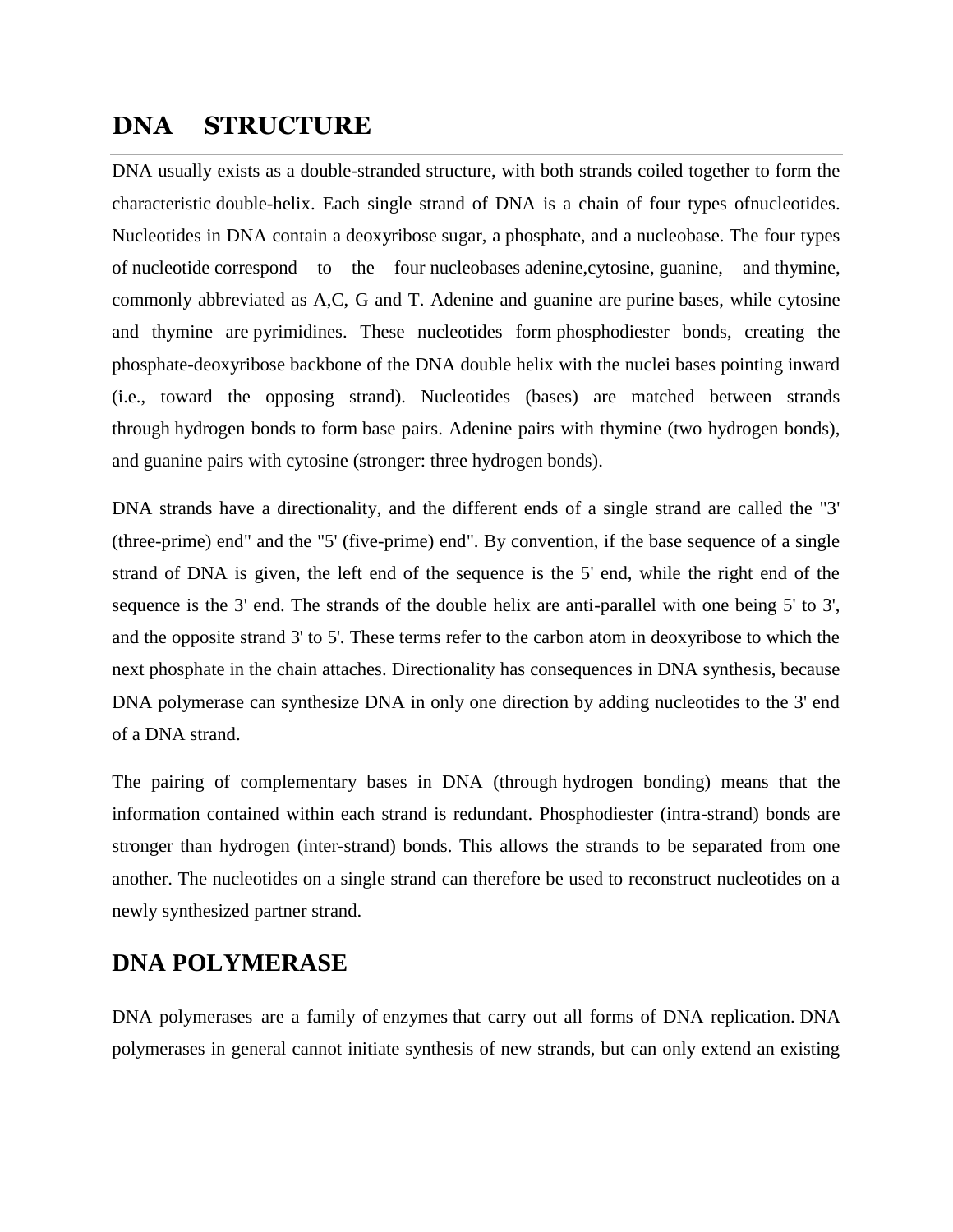DNA or RNA strand paired with a template strand. To begin synthesis, a short fragment of RNA, called a [primer,](https://en.wikipedia.org/wiki/Primer_(molecular_biology)) must be created and paired with the template DNA strand.

DNA polymerase adds a new strand of DNA by extending the 3' end of an existing nucleotide chain, adding new [nucleotides](https://en.wikipedia.org/wiki/Nucleotide) matched to the template strand one at a time via the creation of [phosphodiester bonds.](https://en.wikipedia.org/wiki/Phosphodiester_bond) The energy for this process of DNA polymerization comes from hydrolysis of the [high-energy phosphate](https://en.wikipedia.org/wiki/High-energy_phosphate) (phosphoanhydride) bonds between the three phosphates attached to each unincorporated [base.](https://en.wikipedia.org/wiki/Nucleotide) Free bases with their attached phosphate groups are called [nucleotides;](https://en.wikipedia.org/wiki/Nucleotide) in particular, bases with three attached phosphate groups are called [nucleoside triphosphates.](https://en.wikipedia.org/wiki/Nucleoside_triphosphate) When a nucleotide is being added to a growing DNA strand, the formation of a phosphodiester bond between the proximal phosphate of the nucleotide to the growing chain is accompanied by hydrolysis of a high-energy phosphate bond with release of the two distal phosphates as a [pyrophosphate.](https://en.wikipedia.org/wiki/Pyrophosphate) Enzymatic hydrolysis of the resulting pyrophosphate into inorganic phosphate consumes a second high-energy phosphate bond and renders the reaction effectively irreversible.

In general, DNA polymerases are highly accurate, with an intrinsic error rate of less than one mistake for every  $10^7$  nucleotides added. In addition, some DNA polymerases also have proofreading ability; they can remove nucleotides from the end of a growing strand in order to correct mismatched bases. Finally, post-replication mismatch repair mechanisms monitor the DNA for errors, being capable of distinguishing mismatches in the newly synthesized DNA strand from the original strand sequence. Together, these three discrimination steps enable replication fidelity of less than one mistake for every  $10^9$  nucleotides added.

The rate of DNA replication in a living cell was first measured as the rate of phage T4 DNA elongation in phage-infected E. coli. During the period of exponential DNA increase at 37  $^{\circ}C$ , the rate was 749 nucleotides per second. The mutation rate per base pair per replication during phage T4 DNA synthesis is 1.7 per  $10^8$ .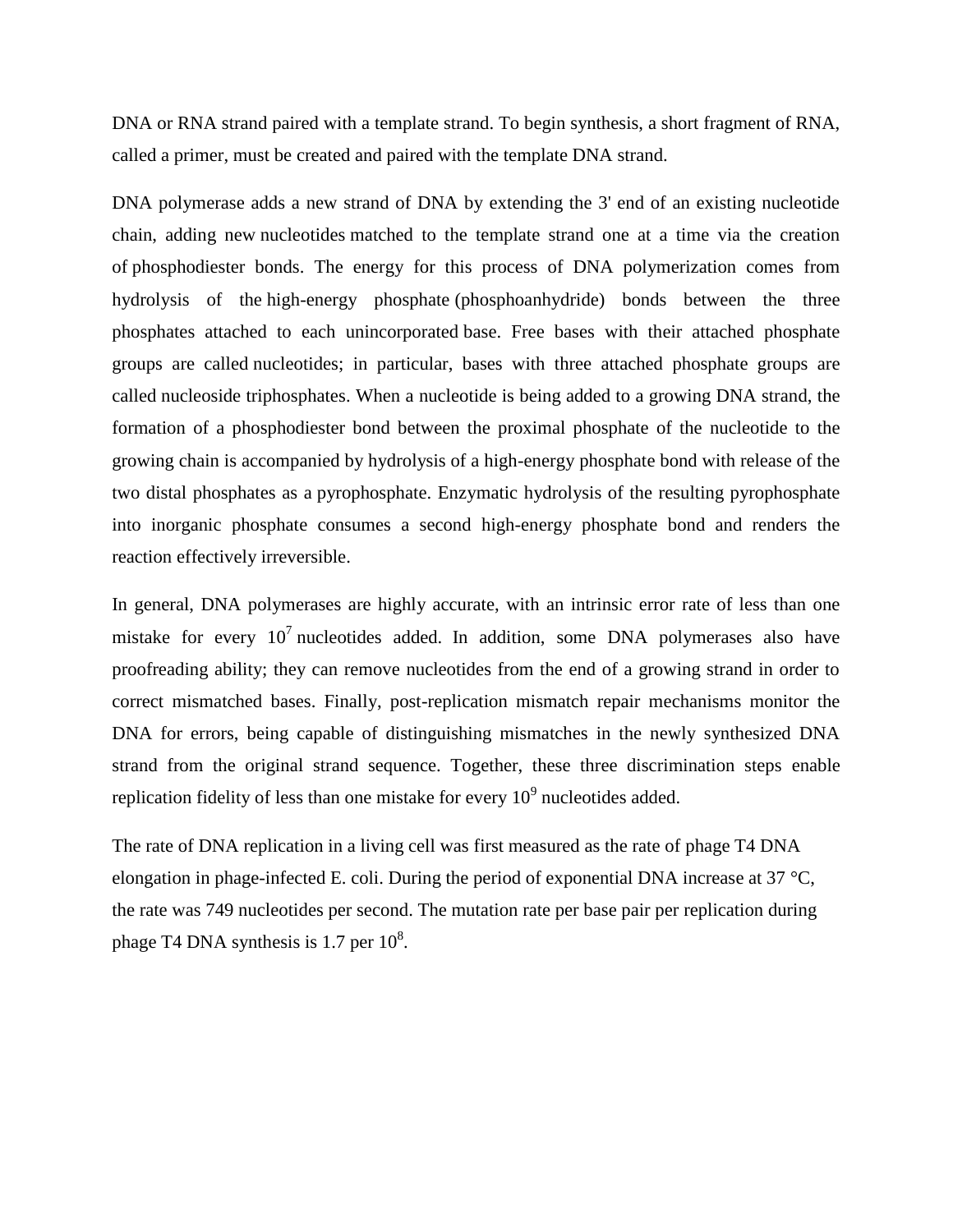

# **REPLICATION PROCESS**

DNA replication, like all biological polymerization processes, proceeds in three enzymatically catalyzed and coordinated steps: initiation, elongation and termination.

# **INITIATION**

For a [cell to divide,](https://en.wikipedia.org/wiki/Cell_division) it must first replicate its DNA. This process is initiated at particular points in the DNA, known as ["origins"](https://en.wikipedia.org/wiki/Origin_of_replication), which are targeted by [initiator proteins.](https://en.wikipedia.org/wiki/Initiator_protein) In *[E. coli](https://en.wikipedia.org/wiki/Escherichia_coli)* this protein is [DnaA;](https://en.wikipedia.org/wiki/DnaA) in [yeast,](https://en.wikipedia.org/wiki/Yeast) this is the [origin recognition complex.](https://en.wikipedia.org/wiki/Origin_recognition_complex) Sequences used by initiator proteins tend to be "AT-rich" (rich in adenine and thymine bases), because A-T base pairs have two hydrogen bonds (rather than the three formed in a C-G pair) and thus are easier to strand separate. Once the origin has been located, these initiators recruit other proteins and form the [pre-replication complex,](https://en.wikipedia.org/wiki/Pre-replication_complex) which unzips the double-stranded DNA.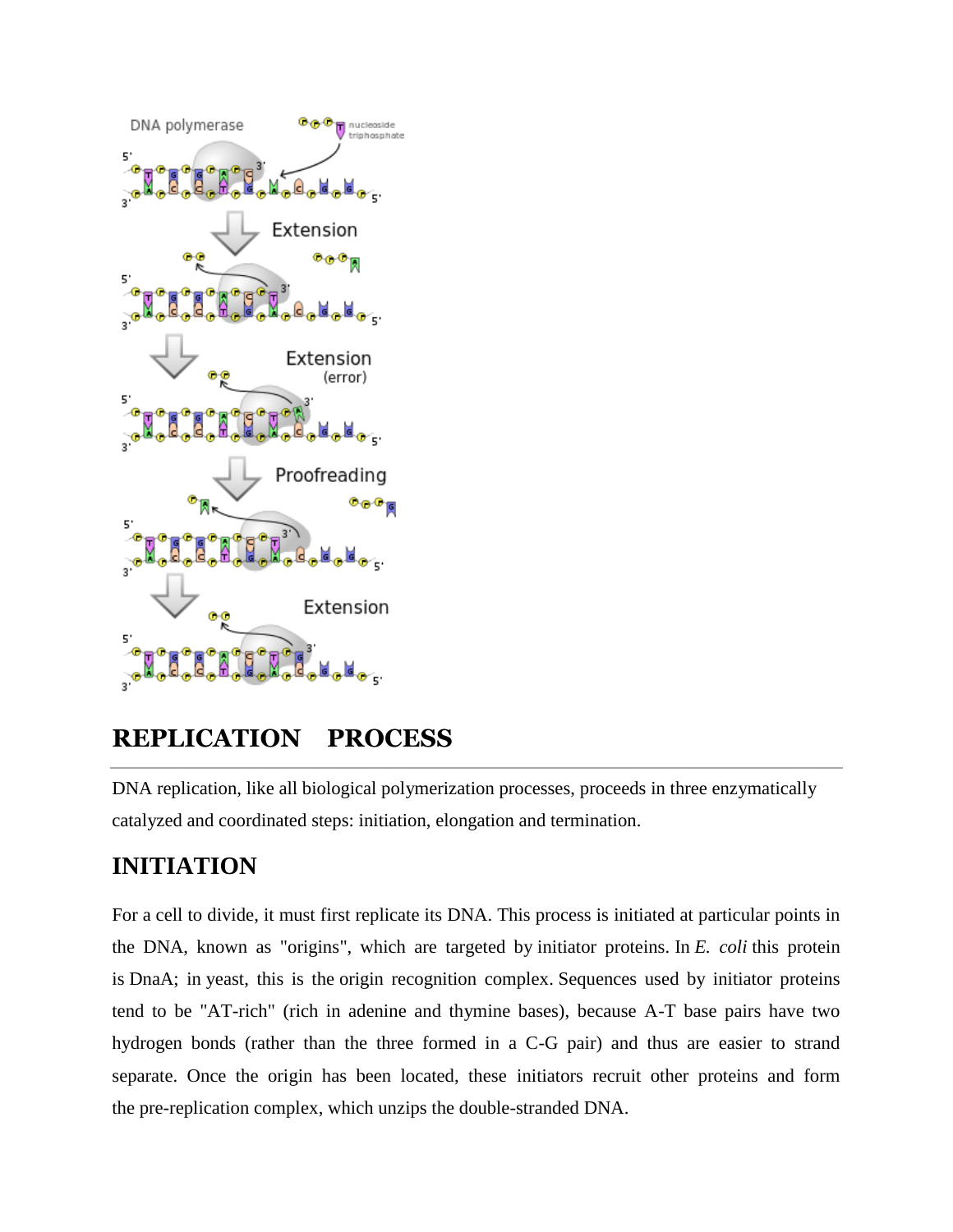

## **ELONGATION**

DNA polymerase has 5'-3' activity. All known DNA replication systems require a free 3' [hydroxyl](https://en.wikipedia.org/wiki/Hydroxyl) group before synthesis can be initiated (note: the DNA template is read in 3' to 5' direction whereas a new strand is synthesized in the 5' to 3' direction—this is often confused). Four distinct mechanisms for DNA synthesis are recognized: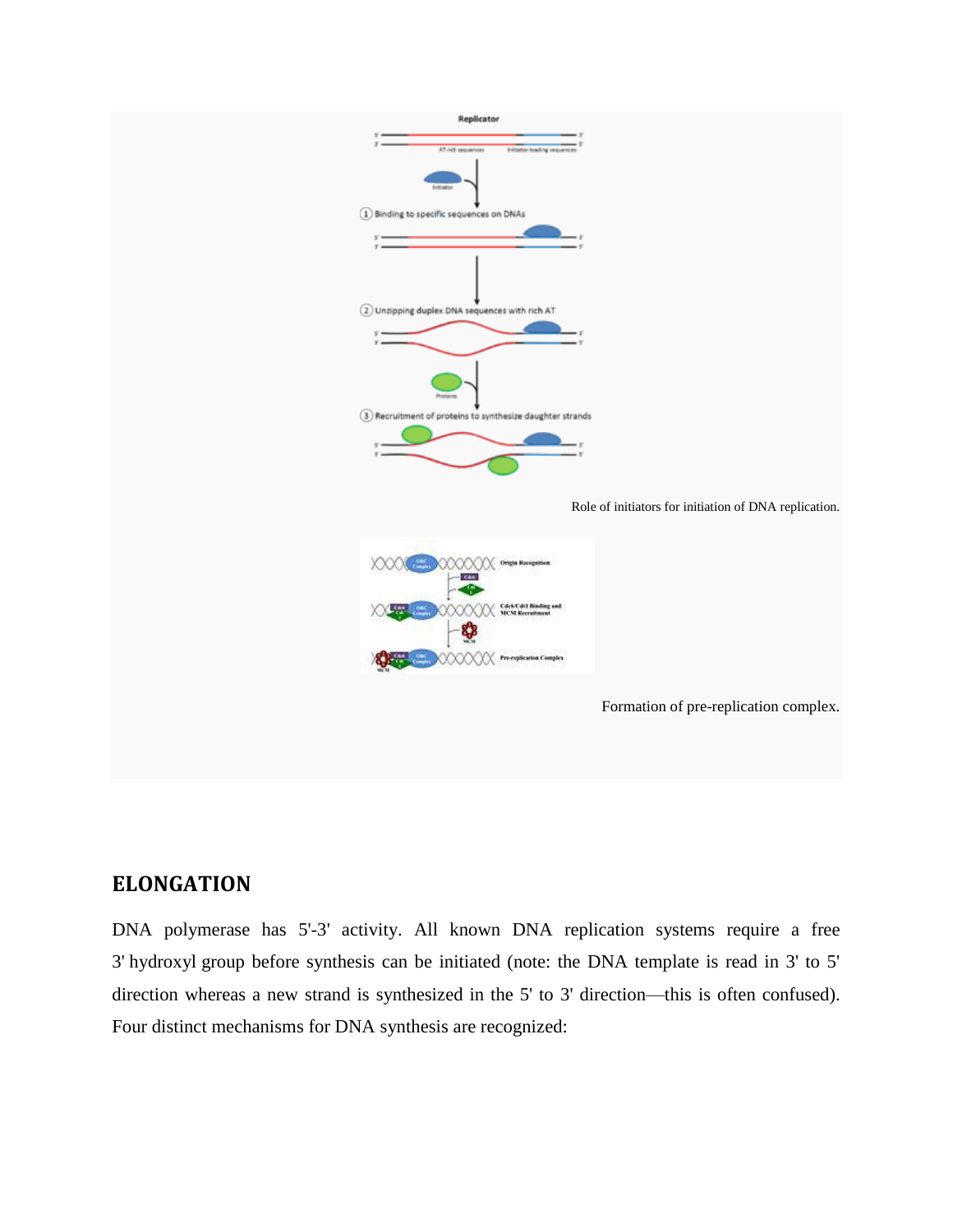- 1. All cellular life forms and many DNA [viruses,](https://en.wikipedia.org/wiki/Virus) [phages](https://en.wikipedia.org/wiki/Phage) and [plasmids](https://en.wikipedia.org/wiki/Plasmid) use a [primase](https://en.wikipedia.org/wiki/Primase) to synthesize a short RNA primer with a free 3' OH group which is subsequently elongated by a DNA polymerase.
- 2. The retroelements (including [retroviruses\)](https://en.wikipedia.org/wiki/Retrovirus) employ a transfer RNA that primes DNA replication by providing a free 3′ OH that is used for elongation by the [reverse](https://en.wikipedia.org/wiki/Reverse_transcriptase)  [transcriptase.](https://en.wikipedia.org/wiki/Reverse_transcriptase)
- 3. In the [adenoviruses](https://en.wikipedia.org/wiki/Adenovirus) and the [φ29 family](https://en.wikipedia.org/w/index.php?title=%CE%A629_family&action=edit&redlink=1) of [bacteriophages,](https://en.wikipedia.org/wiki/Bacteriophage) the 3' OH group is provided by the side chain of an amino acid of the genome attached protein (the terminal protein) to which nucleotides are added by the DNA polymerase to form a new strand.
- 4. In the single stranded DNA viruses a group that includes the [circoviruses,](https://en.wikipedia.org/wiki/Circovirus) the [geminiviruses,](https://en.wikipedia.org/wiki/Geminivirus) the [parvoviruses](https://en.wikipedia.org/wiki/Parvovirus) and others — and also the many phages and [plasmids](https://en.wikipedia.org/wiki/Plasmid) that use the rolling circle replication (RCR) mechanism, the RCR endonuclease creates a nick in the genome strand (single stranded viruses) or one of the DNA strands (plasmids). The 5' end of the nicked strand is transferred to [atyrosine](https://en.wikipedia.org/wiki/Tyrosine) residue on the nuclease and the free 3′ OH group is then used by the DNA polymerase to synthesize the new strand.

The first is the best known of these mechanisms and is used by the cellular organisms. In this mechanism, once the two strands are separated, [primase](https://en.wikipedia.org/wiki/Primase) adds RNA primers to the template strands. The leading strand receives one RNA primer while the lagging strand receives several. The leading strand is continuously extended from the primer by a DNA polymerase with high [processivity,](https://en.wikipedia.org/wiki/Processivity) while the lagging strand is extended discontinuously from each primer forming [Okazaki fragments.](https://en.wikipedia.org/wiki/Okazaki_fragments) [RNase](https://en.wikipedia.org/wiki/RNase) removes the primer RNA fragments, and a low processivity DNA polymerase distinct from the replicative polymerase enters to fill the gaps. When this is complete, a single nick on the leading strand and several nicks on the lagging strand can be found. [Ligase](https://en.wikipedia.org/wiki/Ligase) works to fill these nicks in, thus completing the newly replicated DNA molecule.

The primase used in this process differs significantly between [bacteria](https://en.wikipedia.org/wiki/Bacteria) and [archaea/](https://en.wikipedia.org/wiki/Archaea)[eukaryotes.](https://en.wikipedia.org/wiki/Eukaryote) Bacteria use a primase belonging to the [DnaG](https://en.wikipedia.org/wiki/DnaG) protein superfamily which contains a catalytic domain of the TOPRIM fold type. The TOPRIM fold contains an α/β core with four conserved strands in a [Rossmann-like](https://en.wikipedia.org/wiki/Rossmann_fold) topology. This structure is also found in the catalytic domains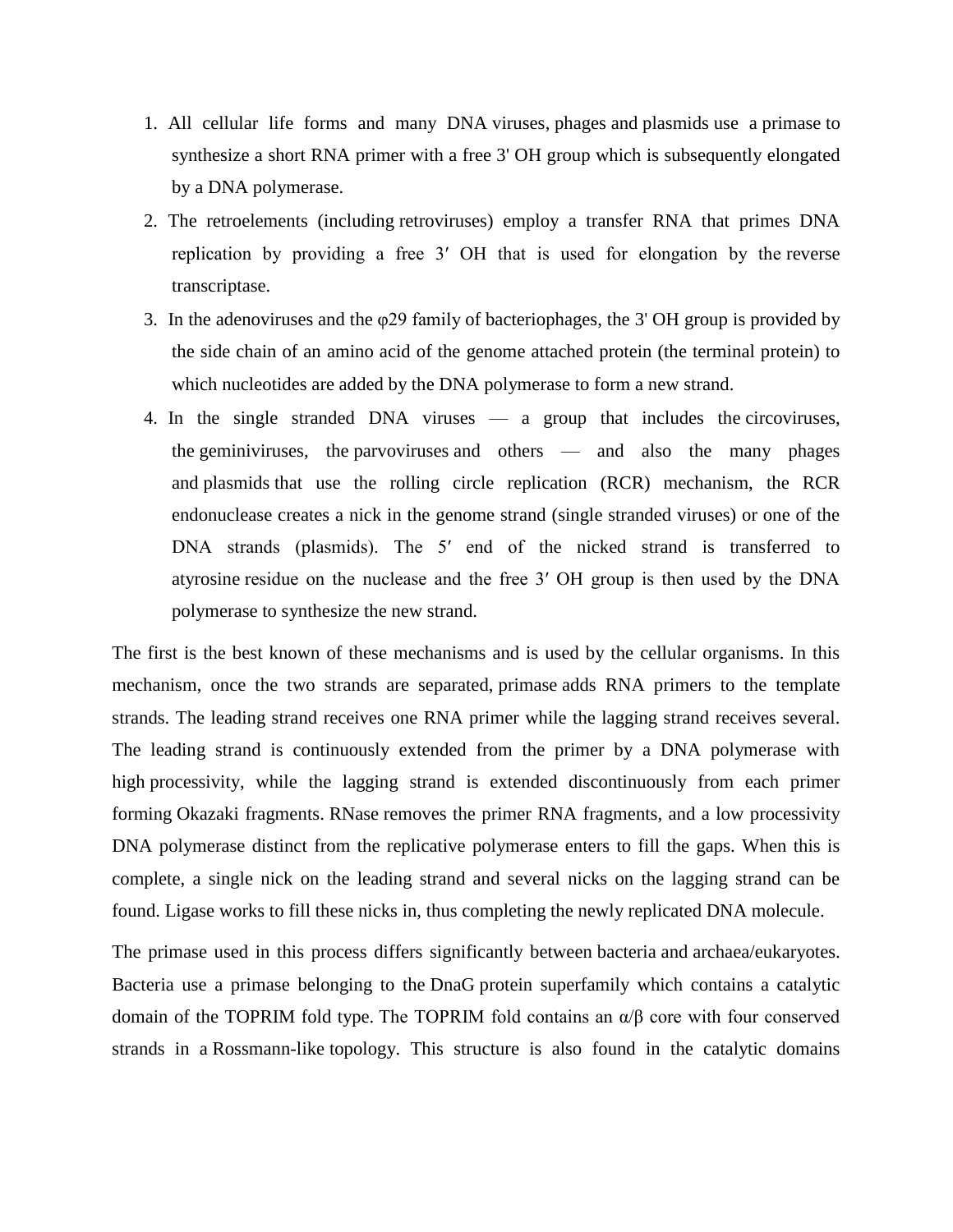of [topoisomerase](https://en.wikipedia.org/wiki/Topoisomerase) Ia, topoisomerase II, the OLD-family nucleases and DNA repair proteins related to the RecR protein.

The primase used by archaea and eukaryotes, in contrast, contains a highly derived version of the [RNA recognition motif](https://en.wikipedia.org/wiki/RNA_recognition_motif) (RRM). This primase is structurally similar to many viral RNAdependent RNA polymerases, reverse transcriptases, cyclic nucleotide generating cyclases and DNA polymerases of the A/B/Y families that are involved in DNA replication and repair. In eukaryotic replication, the primase forms a complex with Pol  $\alpha$ 

Multiple DNA polymerases take on different roles in the DNA replication process. In *[E.](https://en.wikipedia.org/wiki/Escherichia_coli)  [coli](https://en.wikipedia.org/wiki/Escherichia_coli)*, [DNA Pol III](https://en.wikipedia.org/wiki/Pol_III) is the polymerase enzyme primarily responsible for DNA replication. It assembles into a replication complex at the replication fork that exhibits extremely high processivity, remaining intact for the entire replication cycle. In contrast, [DNA Pol I](https://en.wikipedia.org/wiki/Pol_I) is the enzyme responsible for replacing RNA primers with DNA. DNA Pol I has a 5' to 3' [exonuclease](https://en.wikipedia.org/wiki/Exonuclease) activity in addition to its polymerase activity, and uses its exonuclease activity to degrade the RNA primers ahead of it as it extends the DNA strand behind it, in a process called [nick translation.](https://en.wikipedia.org/wiki/Nick_translation) Pol I is much less processive than Pol III because its primary function in DNA replication is to create many short DNA regions rather than a few very long regions.

In [eukaryotes,](https://en.wikipedia.org/wiki/Eukaryote) the low-processivity enzyme, Pol  $\alpha$ , helps to initiate replication because it forms a complex with primase. In eukaryotes, leading strand synthesis is thought to be conducted by Pol ε; however, this view has recently been challenged, suggesting a role for Pol δ. Primer removal is completed Pol [δ](https://en.wikipedia.org/wiki/DNA_replication#cite_note-18)<sup>[</sup> while repair of DNA during replication is completed by Pol ε.

As DNA synthesis continues, the original DNA strands continue to unwind on each side of the bubble, forming a [replication fork](https://en.wikipedia.org/wiki/Replication_fork) with two prongs. In bacteria, which have a single origin of replication on their circular chromosome, this process creates a ["theta structure"](https://en.wikipedia.org/wiki/Theta_structure) (resembling the Greek letter theta: θ). In contrast, eukaryotes have longer linear chromosomes and initiate replication at multiple origins within these.

## **Replication fork**

The replication fork is a structure that forms within the nucleus during DNA replication. It is created by helicases, which break the hydrogen bonds holding the two DNA strands together. The resulting structure has two branching "prongs", each one made up of a single strand of DNA.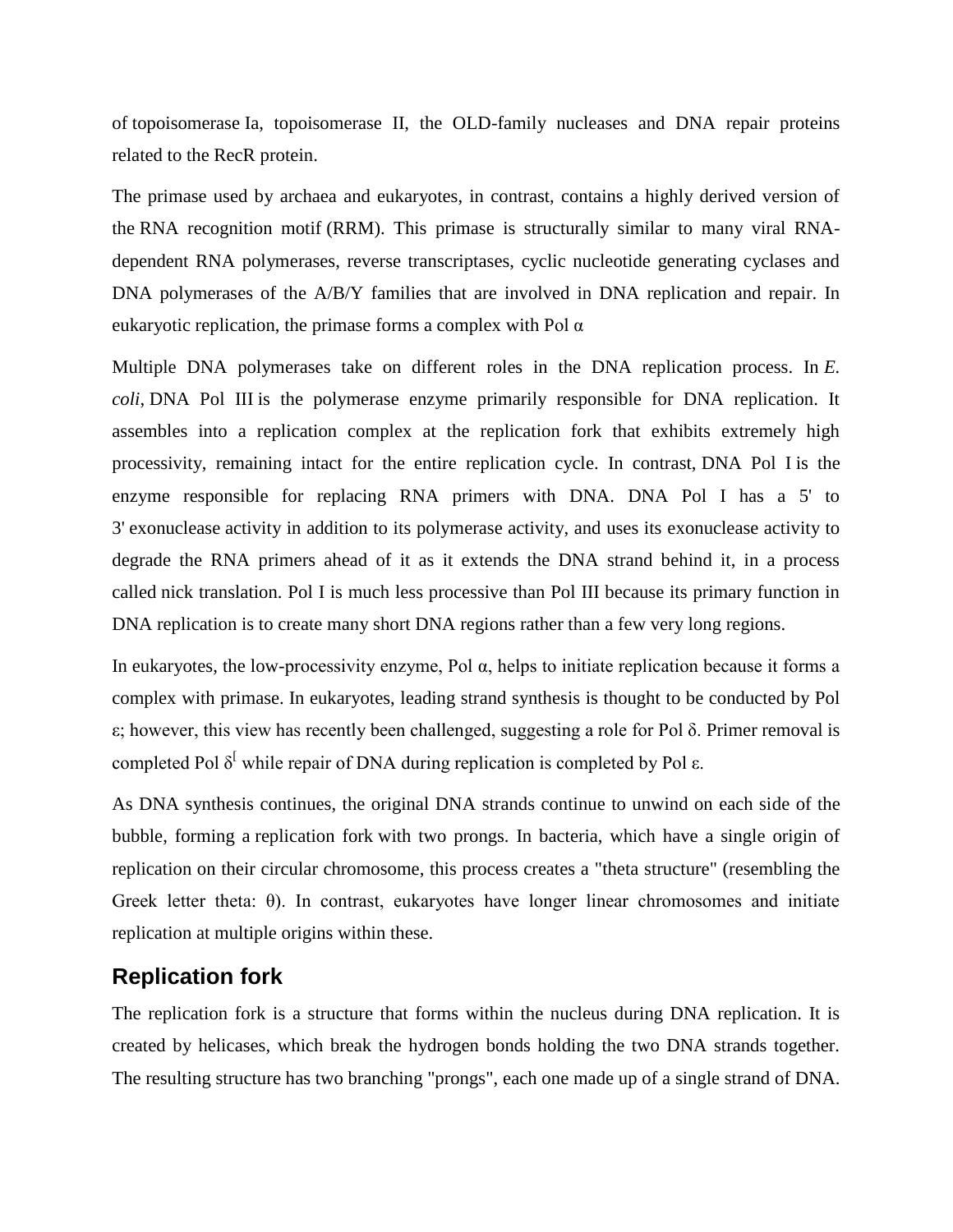These two strands serve as the template for the leading and lagging strands, which will be created as DNA polymerase matches complementary nucleotides to the templates; the templates may be properly referred to as the leading strand template and the lagging strand template.

**DNA** is always synthesized in the 5' to 3' direction. Since the leading and lagging strand templates are oriented in opposite directions at the replication fork, a major issue is how to achieve synthesis of nascent (new) lagging strand DNA, whose direction of synthesis is opposite to the direction of the growing replication fork.

#### *Leading strand*

The leading strand is the strand of nascent DNA which is being synthesized in the same direction as the growing replication fork. A polymerase "reads" the leading strand *template* and adds complementary [nucleotides](https://en.wikipedia.org/wiki/Nucleotides) to the nascent leading strand on a continuous basis.

#### *Lagging strand*

The lagging strand is the strand of nascent DNA whose direction of synthesis is opposite to the direction of the growing replication fork. Because of its orientation, replication of the lagging strand is more complicated as compared to that of the leading strand. As a consequence, the DNA polymerase on this strand is seen to "lag behind" the other strand.

The lagging strand is synthesized in short, separated segments. On the lagging strand *template*, a [primase](https://en.wikipedia.org/wiki/Primase) "reads" the template DNA and initiates synthesis of a short complementary [RNA](https://en.wikipedia.org/wiki/RNA) primer. A DNA polymerase extends the primed segments, forming [Okazaki fragments.](https://en.wikipedia.org/wiki/Okazaki_fragment) The RNA primers are then removed and replaced with DNA, and the fragments of DNA are joined together by [DNA ligases](https://en.wikipedia.org/wiki/DNA_ligase).

#### **Dynamics at the replication fork**

As [helicase](https://en.wikipedia.org/wiki/Helicase) unwinds DNA at the replication fork, the DNA ahead is forced to rotate. This process results in a build-up of twists in the DNA ahead.<sup>[\[19\]](https://en.wikipedia.org/wiki/DNA_replication#cite_note-20)</sup> This build-up forms a torsional resistance that would eventually halt the progress of the replication fork. [Topoisomerases](https://en.wikipedia.org/wiki/Topoisomerase) are enzymes that temporarily break the strands of DNA, relieving the tension caused by unwinding the two strands of the DNA helix; topoisomerases (including [DNA gyrase\)](https://en.wikipedia.org/wiki/DNA_gyrase) achieve this by adding negative [supercoils](https://en.wikipedia.org/wiki/DNA_supercoil) to the DNA helix. Bare single-stranded DNA tends to fold back on itself forming [secondary structures;](https://en.wikipedia.org/wiki/Biomolecular_structure#Secondary_structure) these structures can interfere with the movement of DNA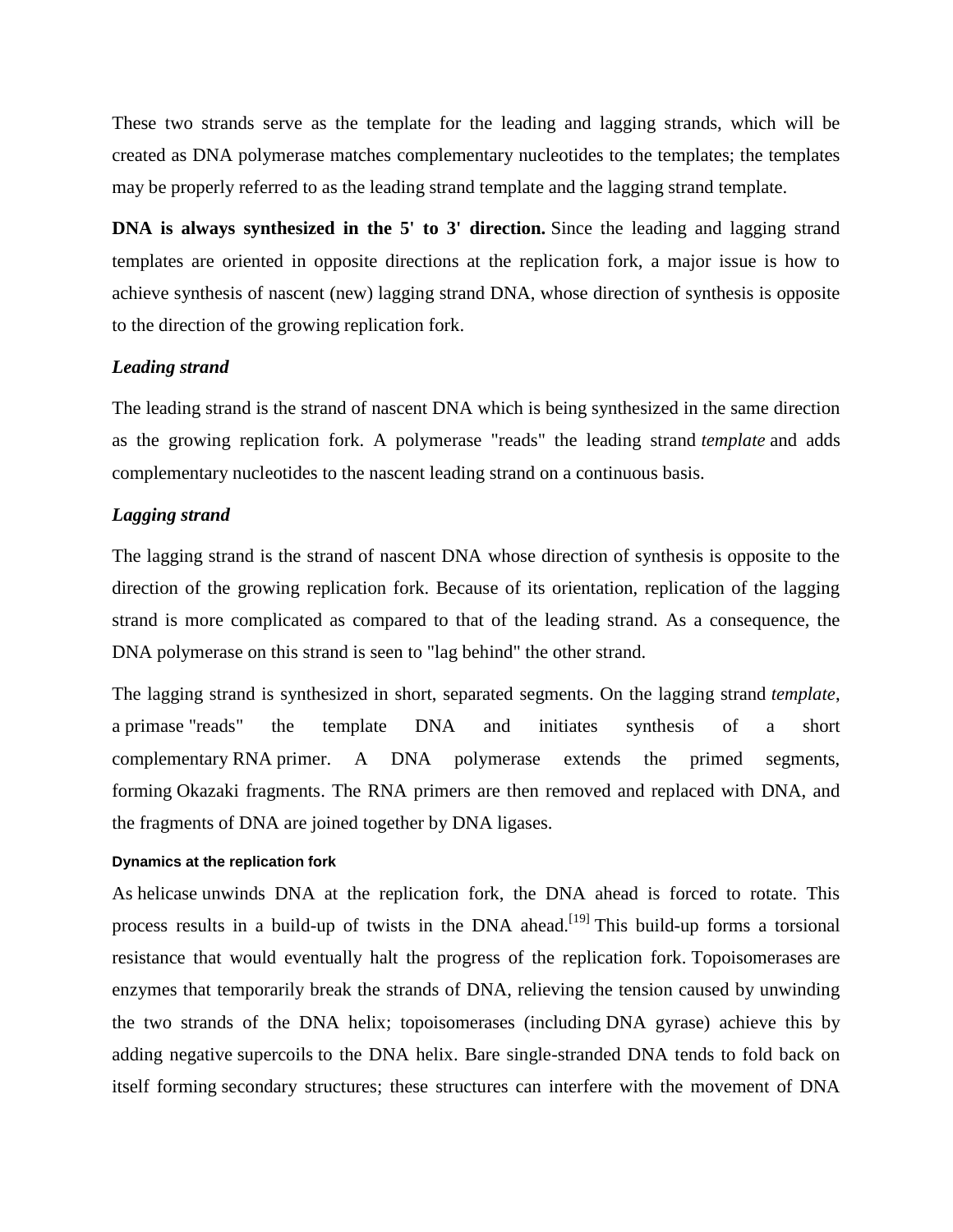polymerase. To prevent this, [single-strand binding proteins](https://en.wikipedia.org/wiki/Single-strand_binding_protein) bind to the DNA until a second strand is synthesized, preventing secondary structure formation.

[Clamp proteins](https://en.wikipedia.org/wiki/DNA_clamp) form a sliding clamp around DNA, helping the DNA polymerase maintain contact with its template, thereby assisting with processivity. The inner face of the clamp enables DNA to be threaded through it. Once the polymerase reaches the end of the template or detects double-stranded DNA, the sliding clamp undergoes a conformational change that releases the DNA polymerase. Clamp-loading proteins are used to initially load the clamp, recognizing the junction between template and RNA primers.

### **Replication machinery**

**Replication machineries** consist of factors involved in DNA replication and appearing on template ssDNAs. Replication machineries include primosotors are replication enzymes; DNA polymerase, DNA helicases, DNA clamps and DNA topoisomerases, and replication proteins; e.g. single-stranded DNA binding proteins (SSB). In the replication machineries these components coordinate. In most of the bacteria, all of the factors involved in DNA replication are located on replication forks and the complexes stay on the forks during DNA replication. These replication machineries are called **[replisomes](https://en.wikipedia.org/wiki/Replisome)** or **DNA replicase systems**. These terms are generic terms for proteins located on replication forks. In eukaryotic and some bacterial cells the replisomes are not formed.

Since replication machineries do not move relatively to template DNAs such as factories, they are called a **replication factory**. In an alternative figure, DNA factories are similar to projectors and DNAs are like as cinematic films passing constantly into the projectors. In the replication factory model, after both DNA helicases for leading stands and lagging strands are loaded on the template DNAs, the helicases run along the DNAs into each other. The helicases remain associated for the remainder of replication process. Peter Meister et al. observed directly replication sites in [budding yeast](https://en.wikipedia.org/wiki/Budding_yeast) by monitoring [green fluorescent protein\(](https://en.wikipedia.org/wiki/Green_fluorescent_protein)GFP)-tagged DNA polymerases α. They detected DNA replication of pairs of the tagged loci spaced apart symmetrically from a replication origin and found that the distance between the pairs decreased markedly by time. This finding suggests that the mechanism of DNA replication goes with DNA factories. That is, couples of replication factories are loaded on replication origins and the factories associated with each other. Also, template DNAs move into the factories, which bring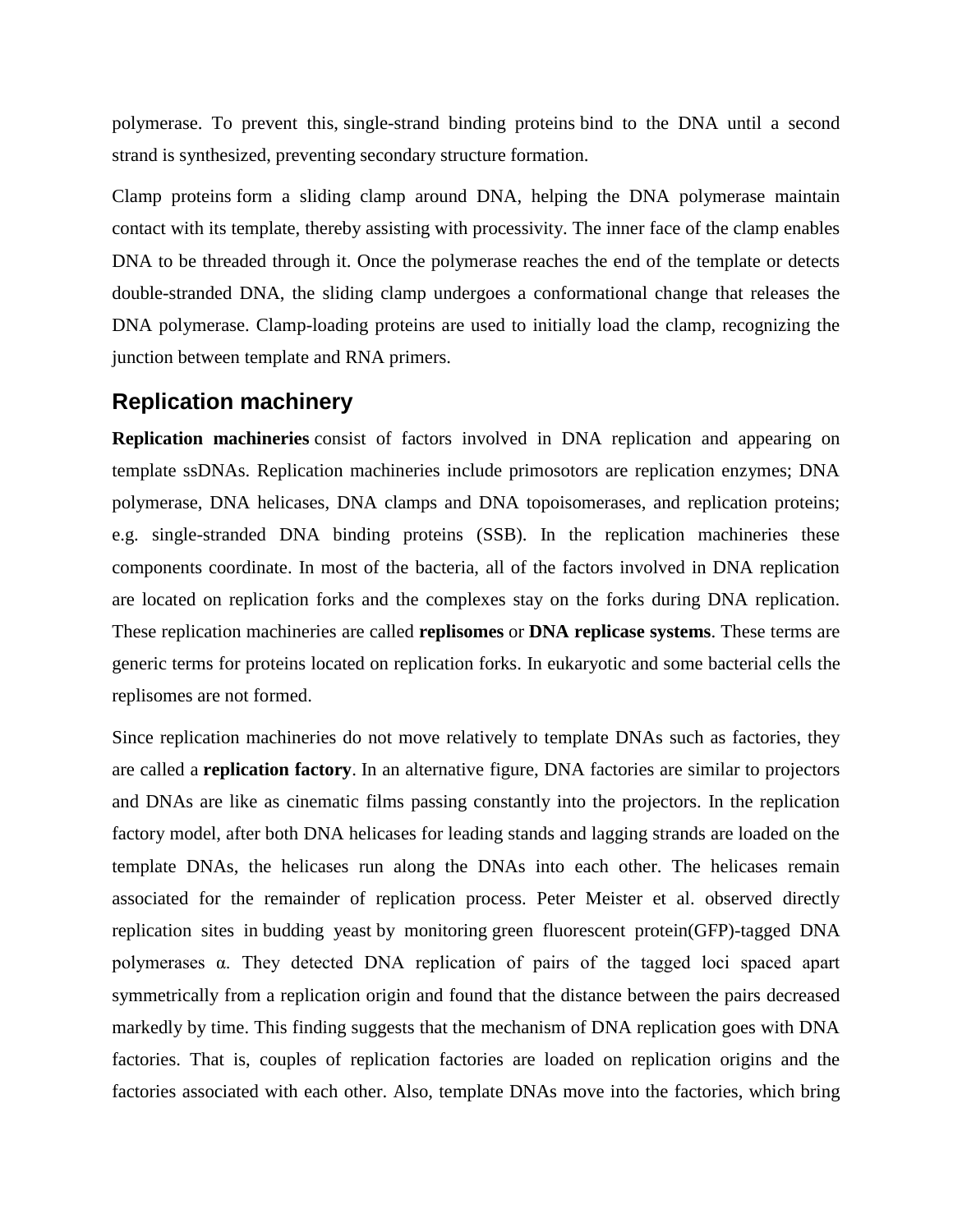extrusion of the template ssDNAs and nascent DNAs. Meister's finding is the first direct evidence of replication factory model. Subsequent research has shown that DNA helicases form dimers in many eukaryotic cells and bacterial replication machineries stay in single intranuclear location during DNA synthesis.

The replication factories perform disentanglement of sister chromatids. The disentanglement is essential for distributing the chromatids into daughter cells after DNA replication. Because sister chromatids after DNA replication hold each other by **[Cohesin](https://en.wikipedia.org/wiki/Cohesin)** rings, there is the only chance for the disentanglement in DNA replication. Fixing of replication machineries as replication factories can improve the success rate of DNA replication. If replication forks move freely in chromosomes, catenation of nuclei is aggravated and impedes mitotic segregation.

#### **TERMINATION**

Eukaryotes initiate DNA replication at multiple points in the chromosome, so replication forks meet and terminate at many points in the chromosome; these are not known to be regulated in any particular way. Because eukaryotes have linear chromosomes, DNA replication is unable to reach the very end of the chromosomes, but ends at the [telomerer](https://en.wikipedia.org/wiki/Telomere)egion of repetitive DNA close to the ends. This shortens the telomere of the daughter DNA strand. Shortening of the telomeres is a normal process in [somatic cells.](https://en.wikipedia.org/wiki/Somatic_cell) As a result, cells can only divide a certain number of times before the DNA loss prevents further division. (This is known as the [Hayflick limit.](https://en.wikipedia.org/wiki/Hayflick_limit)) Within the [germ cell](https://en.wikipedia.org/wiki/Germ_cell) line, which passes DNA to the next generation, [telomerase](https://en.wikipedia.org/wiki/Telomerase) extends the repetitive sequences of the telomere region to prevent degradation. Telomerase can become mistakenly active in somatic cells, sometimes leading to [cancer](https://en.wikipedia.org/wiki/Cancer) formation. Increased telomerase activity is one of the hallmarks of cancer.

Termination requires that the progress of the DNA replication fork must stop or be blocked. Termination at a specific locus, when it occurs, involves the interaction between two components: (1) a termination site sequence in the DNA, and (2) a protein which binds to this sequence to physically stop DNA replication. In various bacterial species, this is named the DNA replication terminus site-binding protein, or [Ter protein.](https://en.wikipedia.org/wiki/Ter_protein)

Because bacteria have circular chromosomes, termination of replication occurs when the two replication forks meet each other on the opposite end of the parental chromosome.*E. coli* regulates this process through the use of termination sequences that, when bound by the [Tus](https://en.wikipedia.org/wiki/Tus_protein)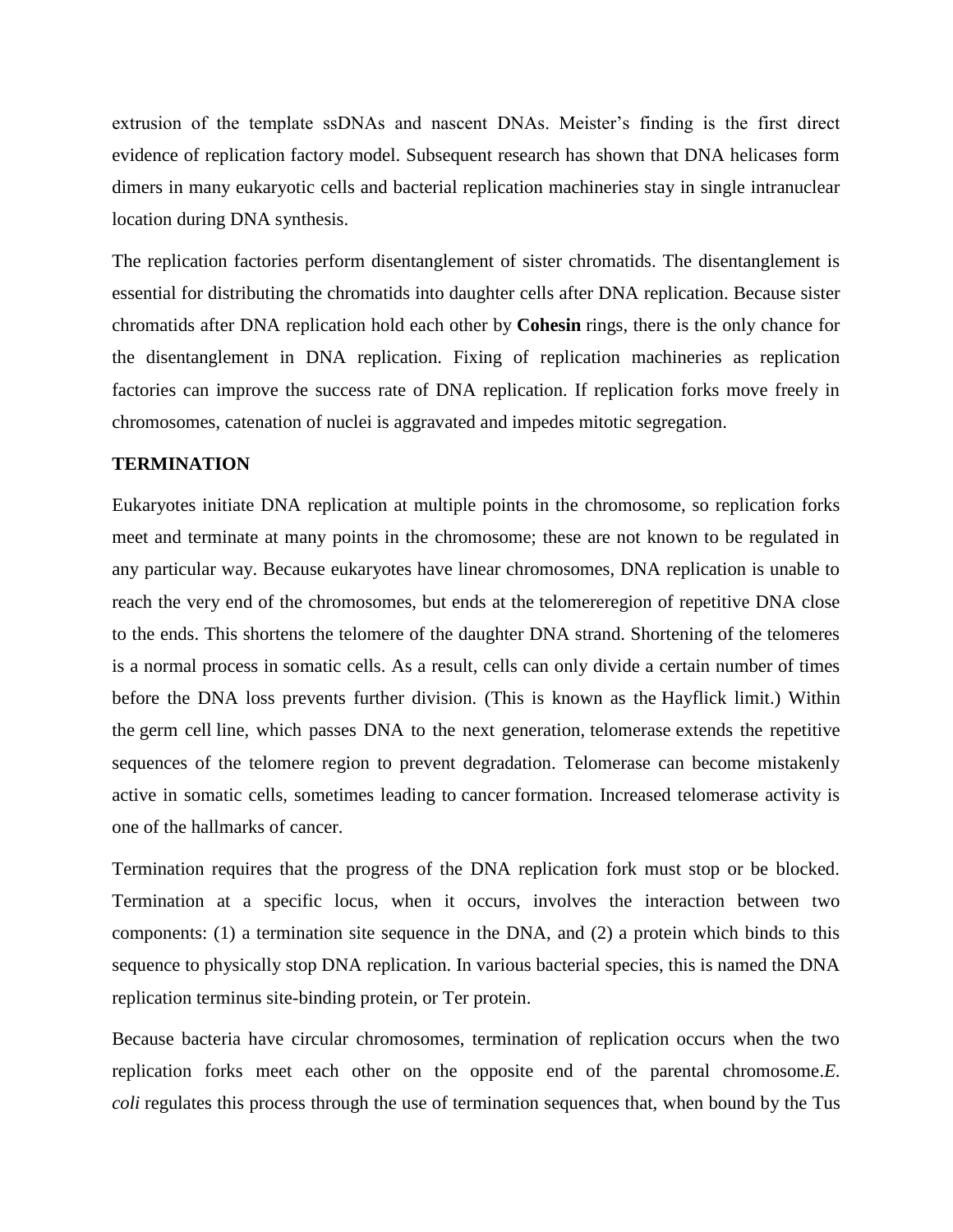protein, enable only one direction of replication fork to pass through. As a result, the replication forks are constrained to always meet within the termination region of the chromosome.

#### Regulation



The cell cycle of eukaryotic cells.

#### **Eukaryotes**

Within eukaryotes, DNA replication is controlled within the context of the [cell cycle.](https://en.wikipedia.org/wiki/Cell_cycle) As the cell grows and divides, it progresses through stages in the cell cycle; DNA replication takes place during the S phase (synthesis phase). The progress of the eukaryotic cell through the cycle is controlled by [cell cycle checkpoints.](https://en.wikipedia.org/wiki/Cell_cycle_checkpoint) Progression through checkpoints is controlled through complex interactions between various proteins, including [cyclins](https://en.wikipedia.org/wiki/Cyclin) and [cyclin-dependent](https://en.wikipedia.org/wiki/Cyclin-dependent_kinase)  [kinases.](https://en.wikipedia.org/wiki/Cyclin-dependent_kinase) Unlike bacteria, eukaryotic DNA replicates in the confines of the nucleus.

The G1/S checkpoint (or restriction checkpoint) regulates whether eukaryotic cells enter the process of DNA replication and subsequent division. Cells that do not proceed through this checkpoint remain in the G0 stage and do not replicate their DNA.

Replication of chloroplast and mitochondrial genomes occurs independently of the cell cycle, through the process of [D-loop replication.](https://en.wikipedia.org/wiki/D-loop_replication)

#### *Replication focus*

In vertebrate cells, replication sites concentrate into positions called **replication foci**. Replication sites can be detected by immunostaining daughter strands and replication enzymes and monitoring GFP-tagged replication factors. By these methods it is found that replication foci of varying size and positions appear in S phase of cell division and their number per nucleus is far smaller than the number of genomic replication forks.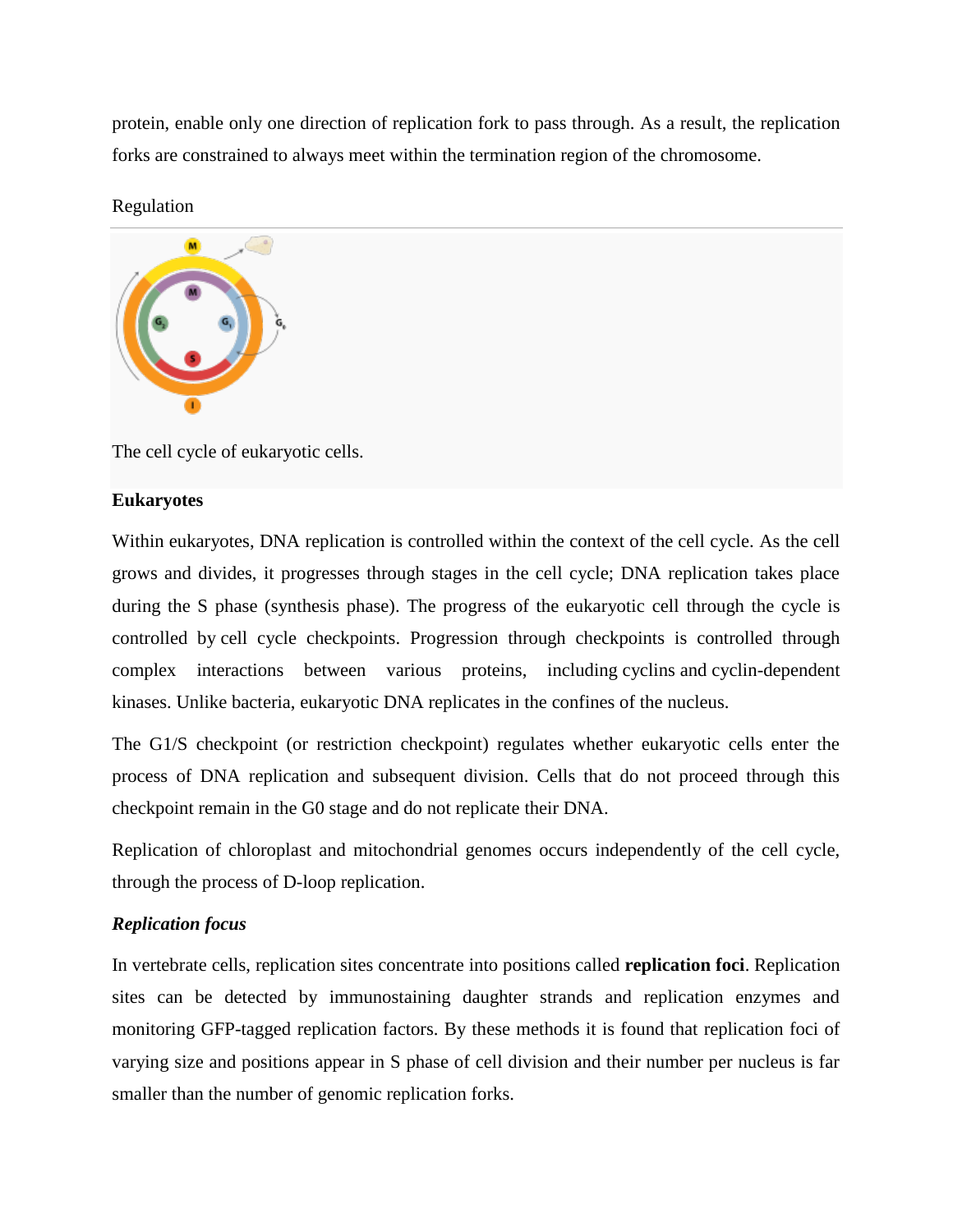P. Heun et al.(2001) tracked GFP-tagged replication foci in budding yeast cells and revealed that replication origins move constantly in G1 and S phase and the [dynamicsd](https://en.wikipedia.org/wiki/Molecular_dynamics)ecreased significantly in S phase. Traditionally, replication sites were fixed on spatial structure of chromosomes by [nuclear matrix](https://en.wikipedia.org/wiki/Nuclear_matrix) or [lamins.](https://en.wikipedia.org/wiki/Lamin) The Heun's results denied the traditional concepts, budding yeasts don't have lamins, and support that replication origins self-assemble and form replication foci.

By firing of replication origins, controlled spatially and temporally, the formation of replication foci is regulated. D. A. Jackson et al.(1998) revealed that neighboring origins fire simultaneously in mammalian cells. Spatial juxtaposition of replication sites brings **clustering** of replication forks. The clustering do **rescue of stalled replication forks** and favors normal progress of replication forks. Progress of replication forks is inhibited by many factors; collision with proteins or with complexes binding strongly on DNA, deficiency of dNTPs, nicks on template DNAs and so on. If replication forks stall and the remaining sequences from the stalled forks are not replicated, the daughter strands have nick obtained un-replicated sites. The un-replicated sites on one parent's strand hold the other strand together but not daughter strands. Therefore, the resulting sister chromatids cannot separate from each other and cannot divide into 2 daughter cells. When neighboring origins fire and a fork from one origin is stalled, fork from other origin access on an opposite direction of the stalled fork and duplicate the un-replicated sites. As other mechanism of the rescue there is application of **dormant replication origins** that excess origins don't fire in normal DNA replication.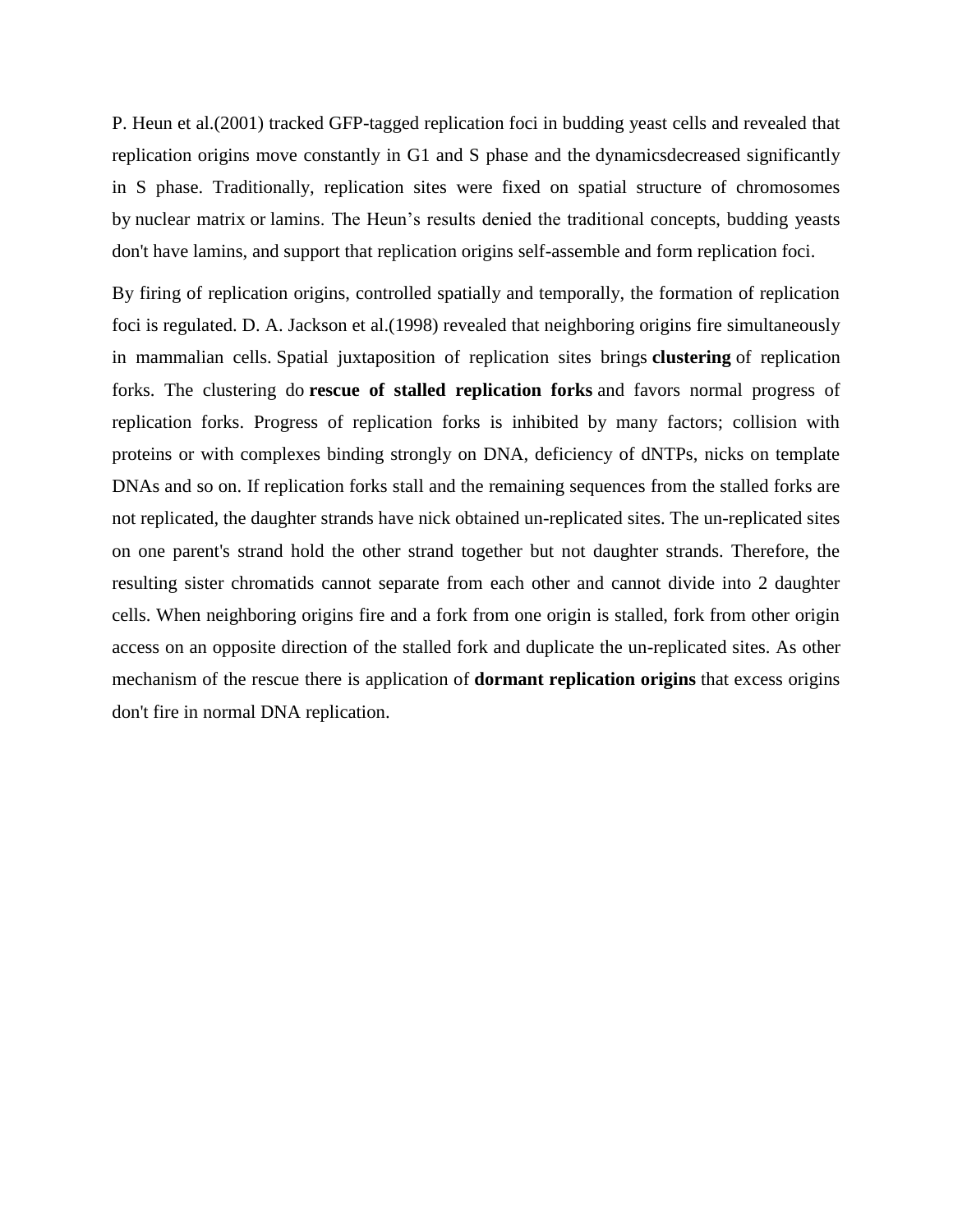#### **Bacteria**



Dam methylates adenine of GATC sites after replication.

Most bacteria do not go through a well-defined cell cycle but instead continuously copy their DNA; during rapid growth, this can result in the concurrent occurrence of multiple rounds of replication. In *E. coli*, the best-characterized bacteria, DNA replication is regulated through several mechanisms, including: the hemimethylation and sequestering of the origin sequence, the ratio of [adenosine triphosphate \(ATP\)](https://en.wikipedia.org/wiki/Adenosine_triphosphate) t[oadenosine diphosphate \(ADP\),](https://en.wikipedia.org/wiki/Adenosine_diphosphate) and the levels of protein DnaA. All these control the binding of initiator proteins to the origin sequences.

Because *E. coli* [methylates](https://en.wikipedia.org/wiki/DNA_methylation) GATC DNA sequences, DNA synthesis results in hemimethylated sequences. This hemimethylated DNA is recognized by the protein [SeqA,](https://en.wikipedia.org/wiki/SeqA_protein_domain) which binds and sequesters the origin sequence; in addition, DnaA (required for initiation of replication) binds less well to hemimethylated DNA. As a result, newly replicated origins are prevented from immediately initiating another round of DNA replication.

ATP builds up when the cell is in a rich medium, triggering DNA replication once the cell has reached a specific size. ATP competes with ADP to bind to DnaA, and the DnaA-ATP complex is able to initiate replication. A certain number of DnaA proteins are also required for DNA